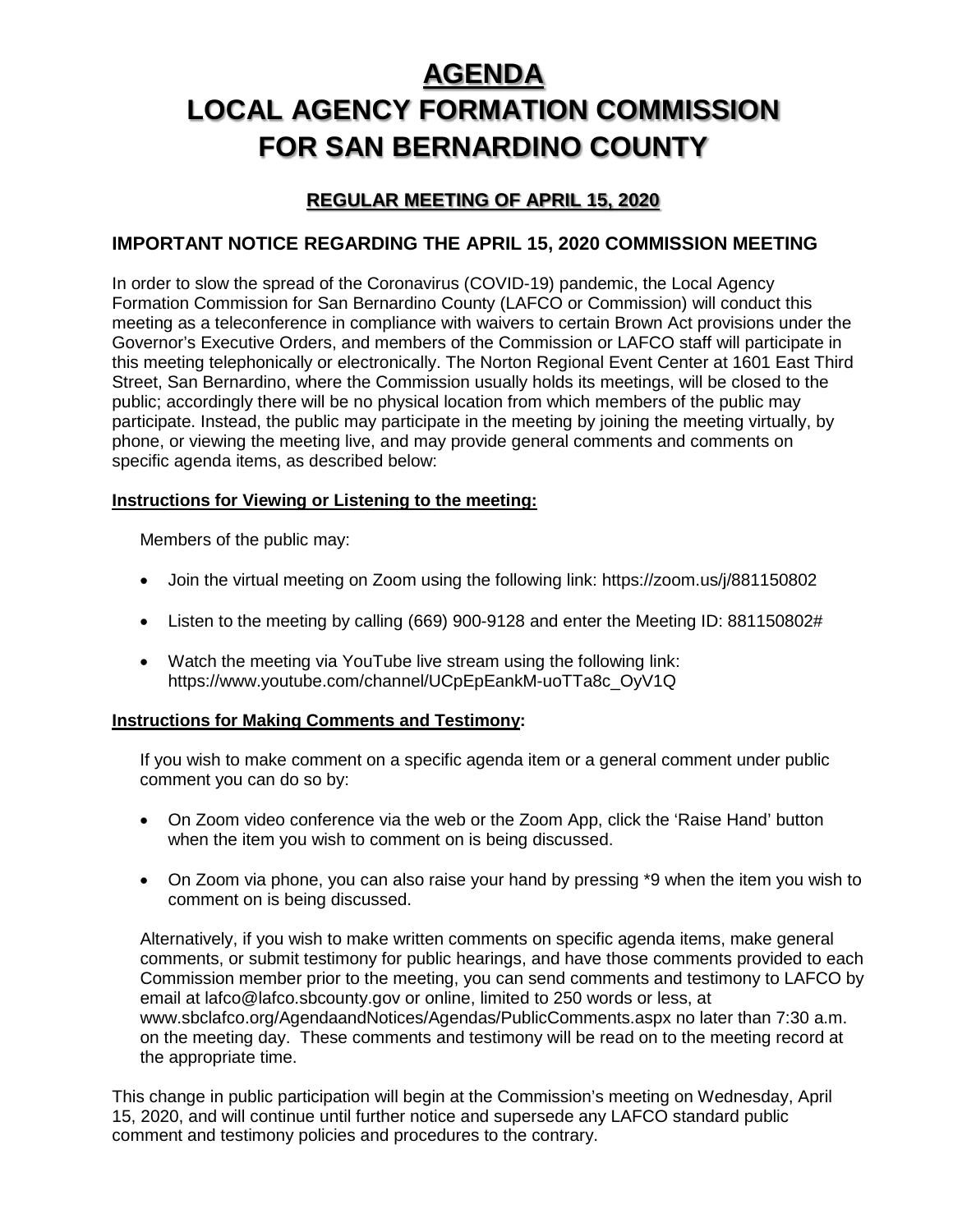# **9:00 A.M. – CALL TO ORDER – FLAG SALUTE**

**ANNOUNCEMENT:** Anyone present at the hearing who is involved with any of the changes of organization to be considered and who has made a contribution of more than \$250 in the past twelve (12) months to any member of the Commission will be asked to state for the record the Commission member to whom the contribution has been made and the matter of consideration with which they are involved.

# **CONSENT ITEMS:**

The following consent items are expected to be routine and non-controversial and will be acted upon by the Commission at one time without discussion, unless a request has been received prior to the hearing to discuss the matter.

- 1. Approval of Minutes for Regular Meeting of February 19, 2020
- 2. Approval of Executive Officer's Expense Report
- 3. Ratify Payments as Reconciled and Note Cash Receipts for Months of January and February 2020
- 4. Consent Items Deferred for Discussion

## **PUBLIC HEARING ITEMS:**

- 5. Update on Sustainability of the City of Adelanto, related to LAFCO 3232 Sphere of Influence Amendment for the City of Adelanto
- 6. Consideration of: (1) Review of Mitigated Negative Declaration by the County of San Bernardino for a General Plan Amendment to change the Land Use Zoning Designation from Single Residential (RS-20M) and General Commercial (CG) to Multiple Residential (RM) on Four Lots, Tentative Tract Map 20267 to Create Two Single-Family Residential Parcels and One Condominium Parcel, and a Conditional Use Permit for the Development of 40 Condominiums, with a Major Variance for a Reduced Front Yard Setback on Approximately 4.7 Acres, as CEQA Responsible Agency for LAFCO SC#449; and (2) LAFCO SC#449 – City of Montclair Irrevocable Agreement to Annex No. 20-06-I-104 for Sewer Service (APN 1011-351-02)
- 7. Consideration of: (1) Review of Mitigated Negative Declaration by the County of San Bernardino for a Minor Use Permit to Establish a 321,496 Sq. Ft. High Cube Warehouse on Approx. 20 Acres, as CEQA Responsible Agency for LAFCO SC#450; and (2) LAFCO SC#450 – City of San Bernardino Irrevocable Agreement No. 2020- 002 for Sewer Service (APNs 0262-041-09, -13, -18 and -20)
- 8. Consideration of: (1) CEQA Exemption for Amendments to Policy and Procedure Manual; and (2) Review and Adoption of Amendments to LAFCO Policy and Procedure Manual
- 9. Third Quarter Financial Review for FY 2019-20